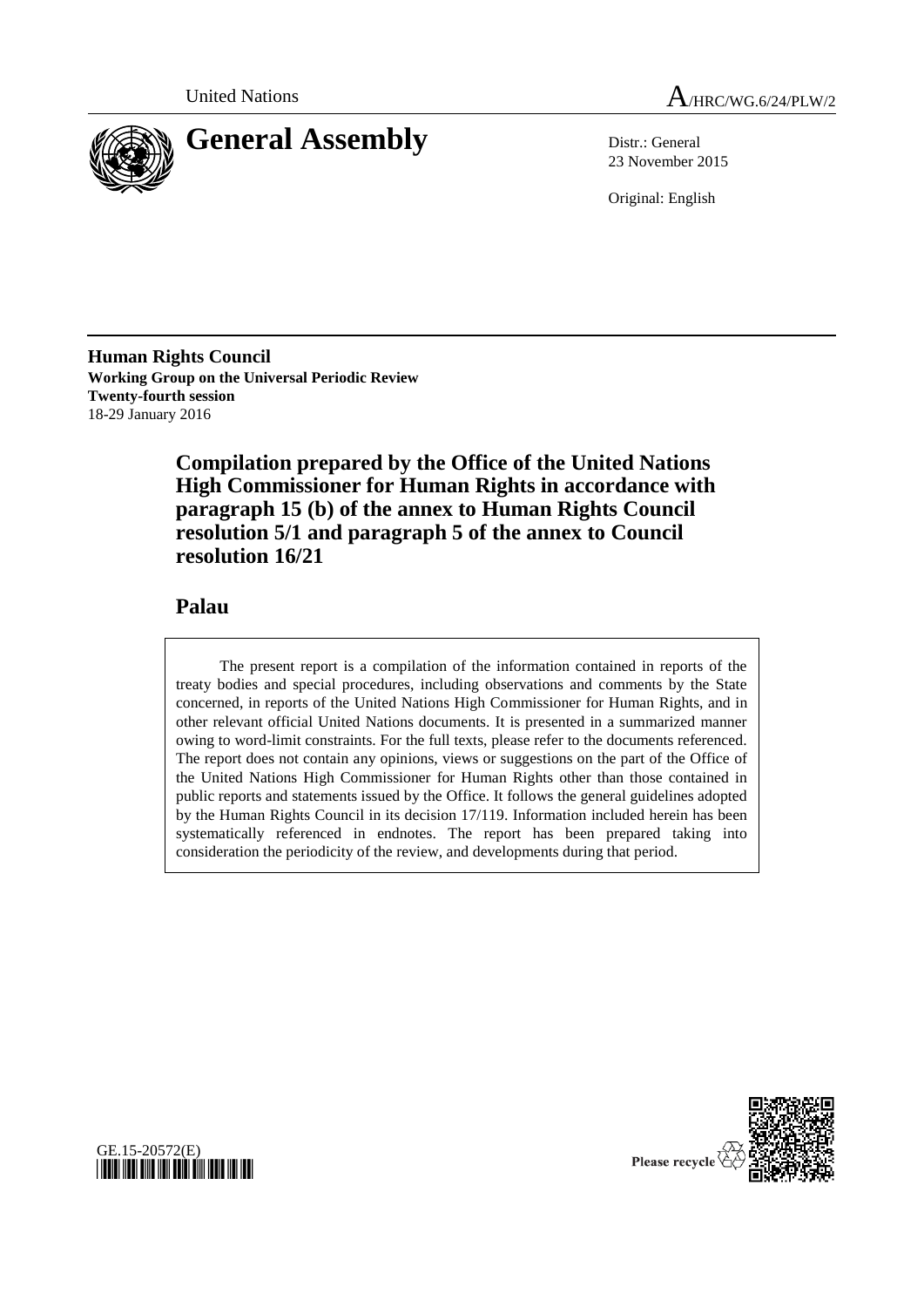# **I. Background and framework**

# **A. Scope of international obligations**<sup>1</sup>

#### **1.** International human rights treaties<sup>2</sup>

|                                                                          | Status during previous<br>cycle | Action after review      | Not ratified/not accepted |
|--------------------------------------------------------------------------|---------------------------------|--------------------------|---------------------------|
| Ratification,<br><i>accession or</i><br>succession                       | CRC (1995)                      | ICERD (signature, 2011)  | ICERD (signature, 2011)   |
|                                                                          |                                 | ICESCR (signature, 2011) | ICESCR (signature, 2011)  |
|                                                                          |                                 | ICCPR (signature, 2011)  | ICCPR (signature, 2011)   |
|                                                                          |                                 | CEDAW (signature, 2011)  | <b>ICCPR-OP2</b>          |
|                                                                          |                                 | CAT (signature, 2011)    | CEDAW (signature, 2011)   |
|                                                                          |                                 | ICRMW (signature, 2011)  | CAT (signature, 2011)     |
|                                                                          |                                 | CRPD (2013)              | OP-CAT                    |
|                                                                          |                                 | ICPPED (signature, 2011) | OP-CRC-AC                 |
|                                                                          |                                 |                          | OP-CRC-SC                 |
|                                                                          |                                 |                          | ICRMW (signature, 2011)   |
|                                                                          |                                 |                          | ICPPED (signature, 2011)  |
| Reservations and/or<br>declarations                                      |                                 |                          |                           |
| Complaints<br>procedures,<br>inquiries and urgent<br>action <sup>3</sup> |                                 | ICERD (signature, 2011)  | ICERD (signature, 2011)   |
|                                                                          |                                 | ICCPR (signature, 2011)  | OP-ICESCR                 |
|                                                                          |                                 | CAT (signature, 2011)    | ICCPR (signature, 2011)   |
|                                                                          |                                 | ICRMW (signature, 2011)  | <b>ICCPR-OP1</b>          |
|                                                                          |                                 | OP-CRPD, art. 6 (2013)   | OP-CEDAW                  |
|                                                                          |                                 |                          | CAT (signature, 2011)     |
|                                                                          |                                 |                          | OP-CRC-IC                 |
|                                                                          |                                 |                          | ICRMW (signature, 2011)   |
|                                                                          |                                 |                          | ICPPED (signature, 2011)  |

#### **2. Other main relevant international instruments**

|                                          | Status during previous cycle | Action after review | Not ratified                                                               |
|------------------------------------------|------------------------------|---------------------|----------------------------------------------------------------------------|
| Ratification, accession<br>or succession |                              |                     | Convention on the Prevention<br>and Punishment of the Crime<br>of Genocide |
|                                          |                              |                     | Rome Statute of the<br>International Criminal Court                        |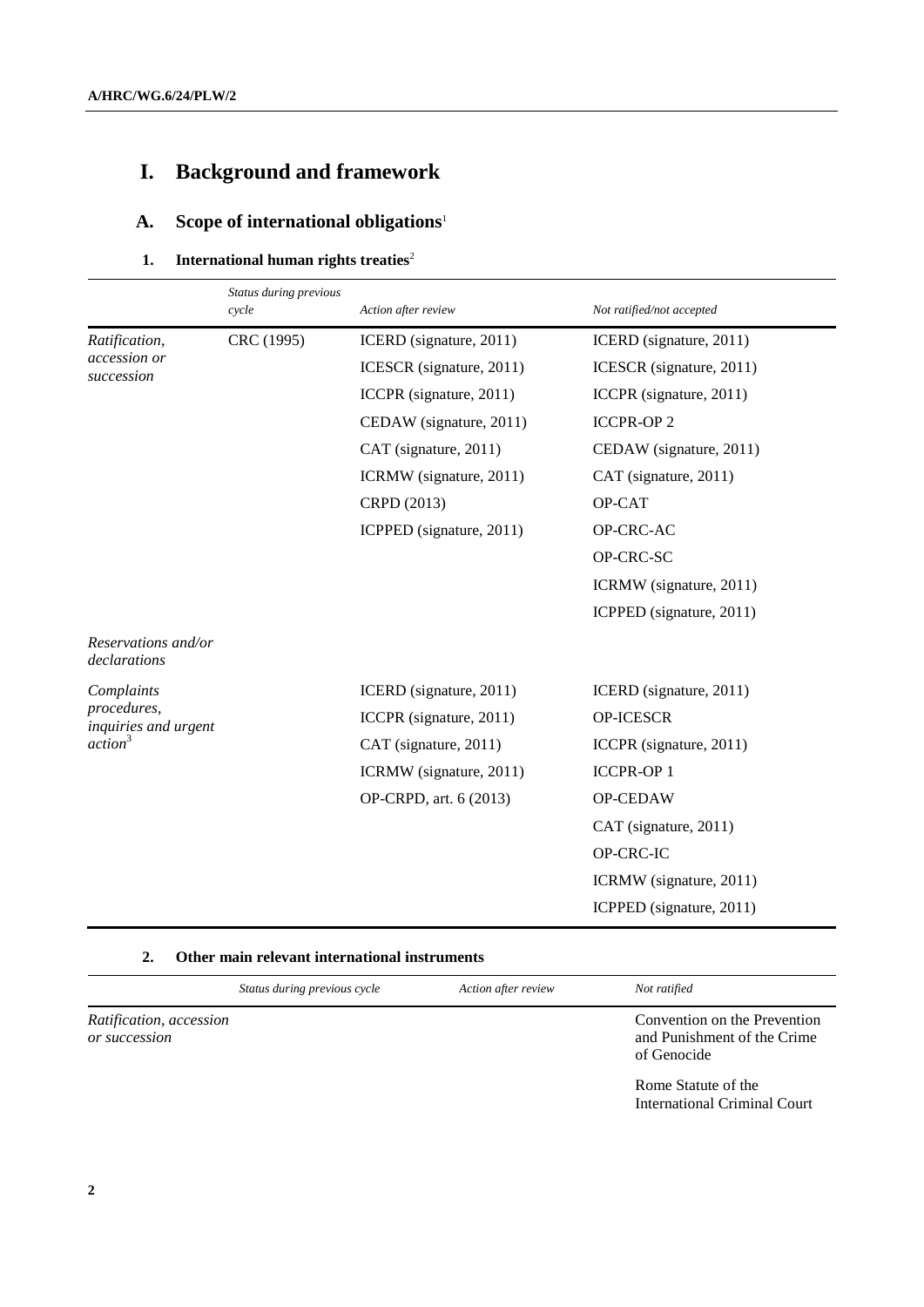| Not ratified                                                      |
|-------------------------------------------------------------------|
| Palermo Protocol <sup>5</sup>                                     |
| Rome Statute of the<br><b>International Criminal Court</b>        |
| Conventions on refugees and<br>stateless persons <sup>6</sup>     |
| Additional Protocol III to the<br>Geneva Conventions <sup>7</sup> |
| $\rm ILO$ fundamental conventions <sup>8</sup>                    |
| <b>ILO Conventions Nos. 169</b><br>and $189^\circ$                |
| Convention against<br>Discrimination in Education                 |
|                                                                   |

1. The United Nations country team stated that Palau had acceded to or ratified only two of the nine international human rights treaties listed in the table above, namely CRC and CRPD, the latter of which it had ratified in 2013 after its previous universal periodic review. The country team recommended that Palau accede to or ratify the other seven conventions, to which it was a signatory, and their optional protocols.<sup>10</sup>

2. The country team stated that, in early 2008, a resolution to ratify CEDAW had been approved by the Senate, but not by the House of Delegates. It encouraged Palau to ratify  $\text{CEDAW}.^{11}$ 

3. The country team stated that Palau had become a member of the International Labour Organization (ILO) in 2012 and ratified the Maritime Labour Convention, 2006. However, Palau had not ratified the eight ILO fundamental conventions, and the country team recommended that Palau ratify and implement them.<sup>12</sup>

4. The Office of the United Nations High Commissioner for Refugees (UNHCR) stated that Palau was not a State party to the 1951 Convention relating to the Status of Refugees or to its 1967 Protocol. Nor was Palau a State party to the 1954 Convention relating to the Status of Stateless Persons or to the 1961 Convention on the Reduction of Statelessness.<sup>13</sup>

5. UNHCR stated that, during its first universal periodic review cycle, Palau had received recommendations to accede to the 1954 Convention relating to the Status of Stateless Persons and 1961 Convention on the Reduction of Statelessness. Palau had taken note thereof and had stated that it was working to develop awareness and determine its capacity and resources to fulfil its obligations under those instruments.<sup>14</sup>

6. UNHCR noted that States were responsible for conferring nationality and ensuring the right of every child to acquire a nationality, and that accession to the 1954 Convention relating to the Status of Stateless Persons and the 1961 Convention on the Reduction of Statelessness would establish a framework to prevent and reduce statelessness, in order to avoid detrimental effects and ensure minimum standards of treatment for stateless persons, providing them with stability and security, and ensuring their basic rights and needs.<sup>15</sup>

7. The United Nations Educational, Scientific and Cultural Organization (UNESCO) stated that Palau was not party to the Convention against Discrimination in Education or the Convention on Technical and Vocational Education.<sup>16</sup> UNESCO also noted that Palau had not reported to it on the measures taken for the implementation of a number of conventions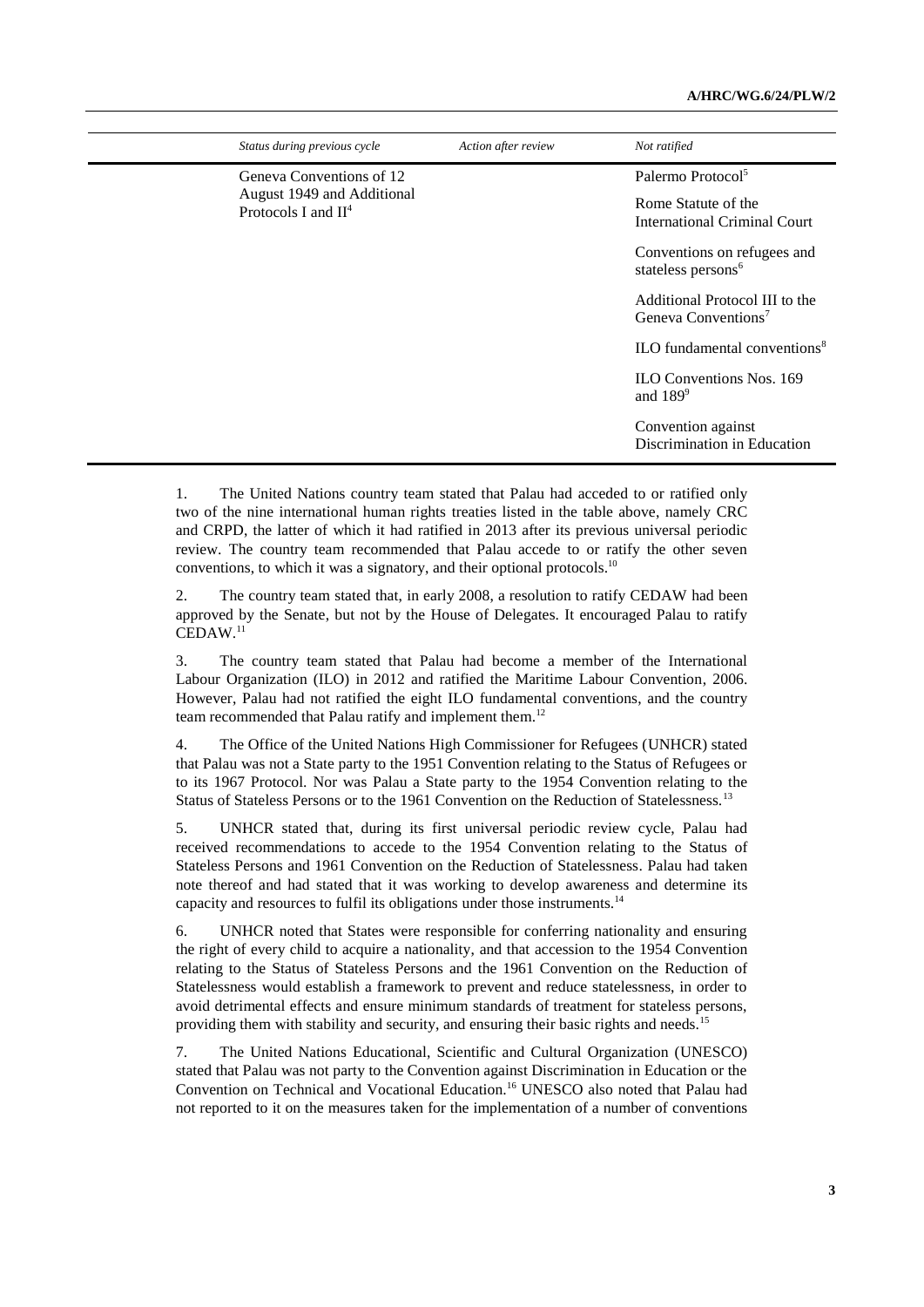regarding education. UNESCO recommended that Palau be strongly encouraged to ratify the Convention against Discrimination in Education and to submit reports for the periodic consultations under the UNESCO education-related standard-setting instruments.<sup>17</sup>

8. UNESCO encouraged Palau to ratify the Convention on the Protection and Promotion of the Diversity of Cultural Expressions and, in doing so, facilitate the participation of communities, practitioners, cultural actors and non-governmental organizations from the civil society, as well as vulnerable groups such as minorities, indigenous peoples, migrants, refugees, young persons and peoples with disabilities, and to ensure that equal opportunities were given to women and girls to address gender disparities.<sup>18</sup>

9. As Palau was a State party to the Convention concerning the Protection of the World Cultural and Natural Heritage and the Convention for the Safeguarding of the Intangible Cultural Heritage, UNESCO encouraged it to fully implement the relevant provisions that promoted access to, and participation in, cultural heritage and creative expressions and, as such, were conducive to implementing the right to take part in cultural life as defined in article 27 of the Universal Declaration of Human Rights and article 15 of ICESCR.<sup>19</sup>

#### **B. Constitutional and legislative framework**

10. The country team indicated that CRC and CRPD had not been incorporated into the Palau National Code.<sup>20</sup> Legislation to provide for the full protection of children had yet to be enacted in Palau. The country team encouraged the Government of Palau to incorporate the provisions of CRC into the domestic legal system. $^{21}$ 

#### **C. Institutional and human rights infrastructure and policy measures**

11. The country team reported that Palau did not have a national human rights institution, despite, during the universal periodic review in 2011, accepting recommendations to establish one.<sup>22</sup> Executive Order No. 368 provided for the creation of a reporting committee on United Nations conventions on human rights. The duties of the committee were limited to compliance with the reporting obligations of Palau under international treaties. The country team continued to encourage Palau to establish an independent national human rights institution to lead, coordinate, provide capacity development and assist with strengthening human rights implementation throughout the country, and to seek the support of the United Nations in that regard.<sup>23</sup>

12. The country team stated that there was currently no overarching agency or institution that took a lead role in policy development and monitoring service to ensure the protection of children. It encouraged Palau to establish a national body to develop and coordinate services for addressing the rights of children and child protection issues.<sup>24</sup>

13. The country team expressed hope that the preparations for the second review would be seized as an opportunity for the Government and stakeholders to engage in consultations and exchange of views on new developments and implementation of the 2011 recommendations from the universal periodic review. It also encouraged the Government to use the outcomes of the second review to further the enjoyment of human rights in Palau.<sup>25</sup>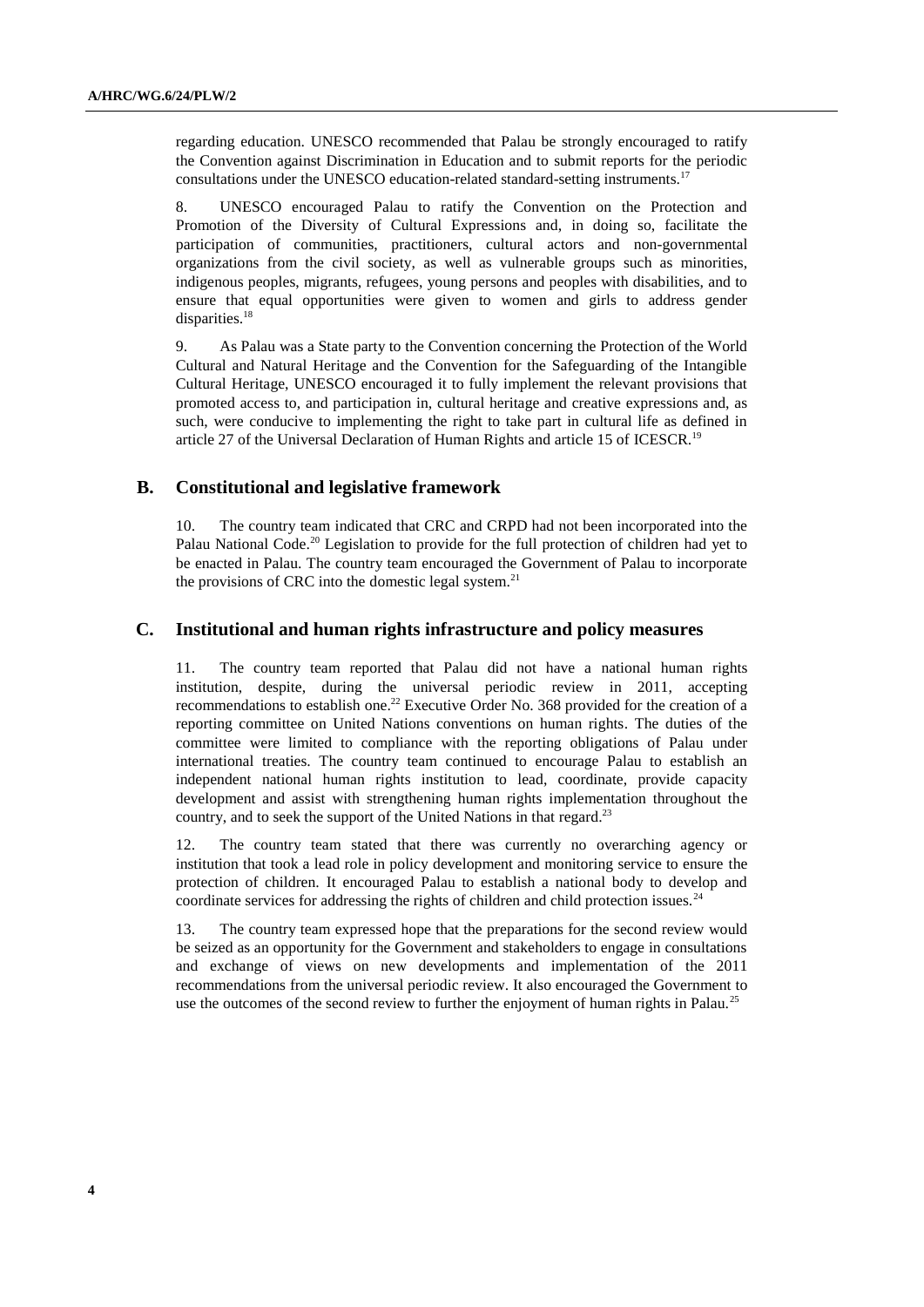# **II. Cooperation with human rights mechanisms**

#### **Cooperation with treaty bodies**

|                                                                     | Concluding<br>observations included in submitted since | Latest report   | Latest concluding |                                        |
|---------------------------------------------------------------------|--------------------------------------------------------|-----------------|-------------------|----------------------------------------|
| Treaty body                                                         | previous review                                        | previous review | observations      | Reporting status                       |
| Committee on the January 2001<br>Rights of the<br>Child             |                                                        | -               |                   | Second report overdue since 2002       |
| Committee on the -<br><b>Rights of Persons</b><br>with Disabilities |                                                        | ۰               |                   | Initial report overdue since July 2015 |

#### **Reporting status**

## **III. Implementation of international human rights obligations, taking into account applicable international humanitarian law**

#### **A. Equality and non-discrimination**

14. The country team indicated that, under the Constitution of Palau, women were afforded equality of opportunity with men. Customary law had constitutional status in Palau, and the application of customary practices influenced formal criminal procedures.<sup>26</sup>

15. The country team stated that Palau had commenced the development of a national gender policy with support from the Secretariat of the Pacific Community. The policy would be driven by empowered communities and built upon social networks that would communicate, coordinate, share data, funds and knowledge. The policy was perceived to be a part of a wider sustainable development strategy. It would be informed by the culture policy and would in turn inform the energy, transportation and trade policy, the sustainable land management, water and food security policy, the health policy and the climate change and disaster risk policy.<sup>27</sup>

16. The country team stated that, following recommendations received in 2011,<sup>28</sup> Palau had revised its Penal Code and decriminalized consensual same sex sexual activity in April 2014. Prior to this, "sodomy" was a crime under section 2803, chapter 28 of title 17 of the Palau National Code.<sup>29</sup>

#### **B. Right to life, liberty and security of the person**

17. The country team highlighted that Palau had taken steps to address domestic violence and child abuse in the country. In 2012, Palau had passed the Family Protection Act, which criminalized domestic violence, instituted a no-drop policy for domestic violence and stipulated that customary restitution for domestic violence cases did not do away with criminal charges for the acts of violence committed.<sup>30</sup> The Family Protection Act provided for a broad definition of domestic violence, made protection orders accessible and highlighted the need for the establishment and coordination between services for survivors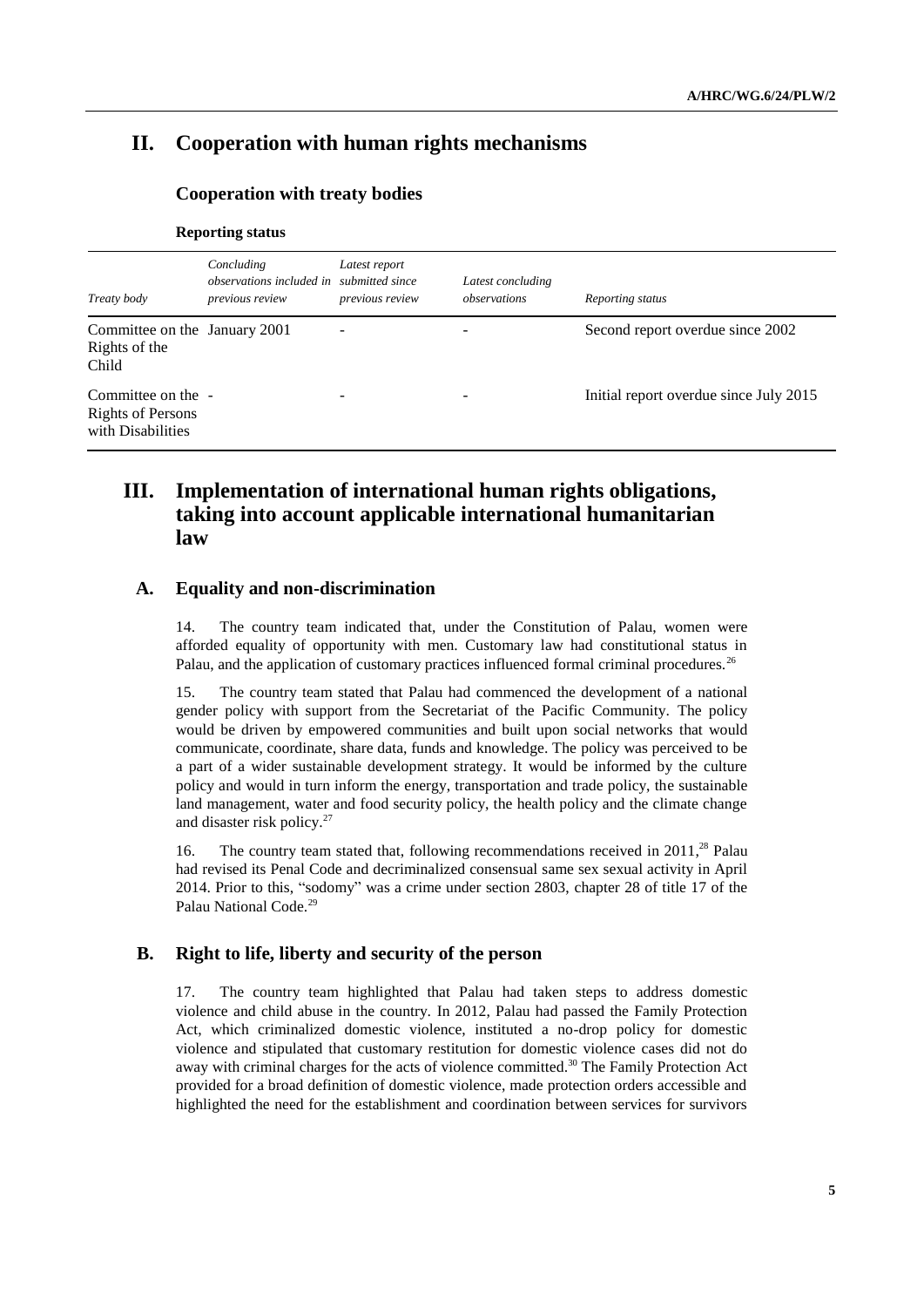of violence. More specifically, the Act expanded on and strengthened the ability of police officers to assist family violence victims and outlined legal penalties for acts of family violence and abuse.<sup>31</sup>

18. The country team considered that there were several important areas that were not addressed in the Family Protection Act, including the fact that the definition of rape was limited to sexual intercourse and spousal rape was still exempt from prosecution. In addition, the common-law rule requiring proof of physical resistance in order to prove the absence of sexual consent was still applied, as was the defence of reasonable belief that a victim was of lawful age of consent.<sup>32</sup>

19. The country team stated that, although protection measures were outlined in the Family Protection Act, there were no protection measures in place, specifically shelters and other services to support victims, especially women and children. It encouraged the Government to establish protection services for survivors of domestic violence and child abuse.<sup>33</sup>

20. The country team commended Palau for passing the Family Protection Act and encouraged the Government of Palau to raise awareness and advocacy among targeted audiences for greater understanding and knowledge of the provisions of that law.<sup>34</sup>

21. The country team stated that Palau did not have legislation on sexual harassment, human trafficking or sex tourism and urged the Government of Palau to develop legislation to address those issues.<sup>35</sup>

22. The country team stated that, in 2011, Palau had amended the National Code to include penalties for mandatory reporters failing to report incidences of child abuse.<sup>36</sup>

23. UNESCO said that Palau had not adopted a programme to address violence in schools and that Palau could be encouraged to further address violence in the educational system, particularly by implementing programmes to prohibit and eliminate all forms of corporal punishment.<sup>37</sup>

24. UNESCO stated that Palau had not adopted a programme to provide human rights education, particularly for the police officers, lawyers and judges.<sup>38</sup>

#### **C. Administration of justice and the rule of law**

25. The country team said that the United Nations Development Programme, in partnership with the United Nations Office on Drugs and Crime, had been supporting the Government of Palau in its implementation of the United Nations Convention against Corruption, specifically of provisions for criminalization and law enforcement and international cooperation.<sup>39</sup>

26. The country team underscored that Palau had recently undergone a peer review process under the review mechanism of the United Nations Convention against Corruption in April 2015 and a number of successes and challenges had been identified. Importantly, a number of recommendations had also been put forward by the two State parties that had reviewed Palau, which aimed at strengthening the existing anti-corruption framework, including relevant legislation and anti-corruption bodies. <sup>40</sup> The country team encouraged the Government of Palau to consider the recommendations made under the review mechanism of the United Nations Convention against Corruption, and to develop a timeline for their progressive implementation.<sup>41</sup>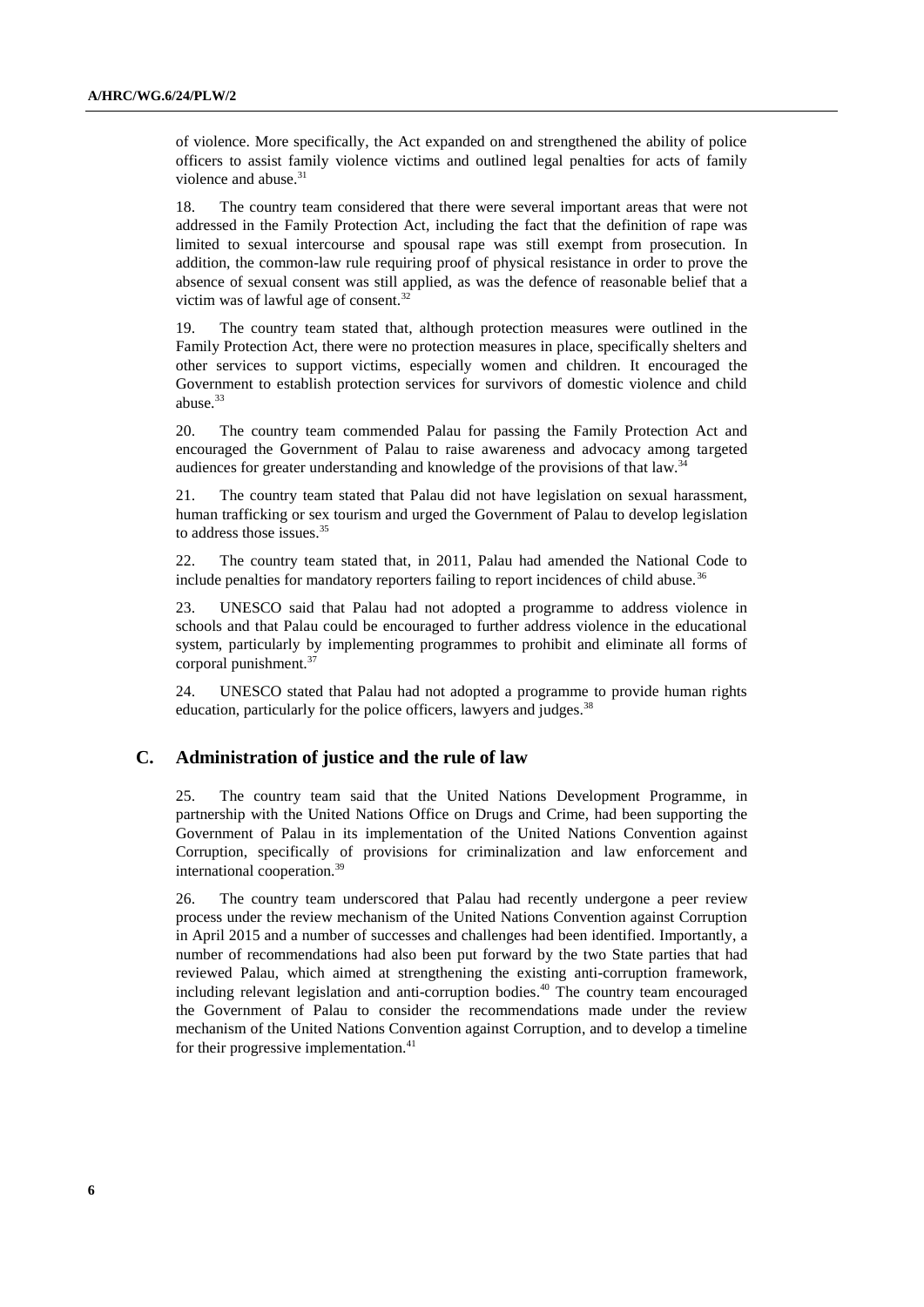#### **D. Freedom of expression, and right to participate in public and political life**

27. UNESCO said that freedom of expression was guaranteed in the Constitution of Palau, but that there was no legislation on freedom of information or a self-regulatory body for the media in the country.<sup>42</sup> UNESCO encouraged Palau to introduce a law on freedom of information that would be in accordance with international standards and recommended that Palau facilitate the introduction of self-regulatory mechanisms, including a code of ethics, for media professionals.<sup>43</sup>

28. The country team stated that, although Palau was a matrilineal country, historically, women's representation in the national Congress had been limited.<sup>44</sup> Palau had a bicameral congressional system. The House of Delegates had 16 members, representing the 16 States of Palau. There were no women delegates. The Senate had 13 members, 3 of whom were women, who were elected from a common roll across the entire country.<sup>45</sup>

29. The country team encouraged the Government and Congress to promote national dialogue and awareness-raising on the issue of gender equity in decision-making at the highest levels of Government and in Congress, and to develop policies to promote women's participation in national decision-making structures and processes.<sup>46</sup>

#### **E. Right to work and to just and favourable conditions of work**

30. The country team reported that Palau had requested and received ILO technical assistance to undertake a review of labour legislation and to make recommendations to assist in the realization of key ILO standards.<sup>47</sup>

31. The country team recommended that the Government strengthen its effort to improve the situation of workers, in particular migrant workers, with a view to ensuring adequate protection against acts of anti-union discrimination in respect of their employment.<sup>48</sup>

#### **F. Right to health**

32. The country team highlighted that, in 2011, Palau had indicated that noncommunicable diseases were a national health emergency. Palau had developed the Non-Communicable Disease Strategic Plan 2015-2020 to address the occurrence of such diseases and their effects on communities. In 2015, Executive Order No. 379 had been signed, which authorized the establishment of a coordination mechanism for noncommunicable diseases. The country team encouraged Palau to seek support from the United Nations to combat the occurrence and impact of non-communicable diseases.<sup>49</sup>

33. The country team stated that Palau had a comprehensive national policy, the Palau Public Health Strategic Plan 2008-2013, that provided sexual and reproductive health services at no or minimal financial cost. This Plan included universal access to quality reproductive health services for women and young people, including girls. The country team recommended that Palau allocate dedicated funds to procure some of the essential reproductive health commodities, and limit its dependency on outside sources, which could affect the health of Palau's population, especially women and girls.<sup>50</sup>

34. The country team pointed out that Palau had criminalized prostitution, as stated in the Palau National Code, under the Anti-Prostitution Act. That might drive the practice underground and make it more difficult to assess and treat sexual reproductive health conditions, including HIV and other sexually transmitted infections.<sup>51</sup>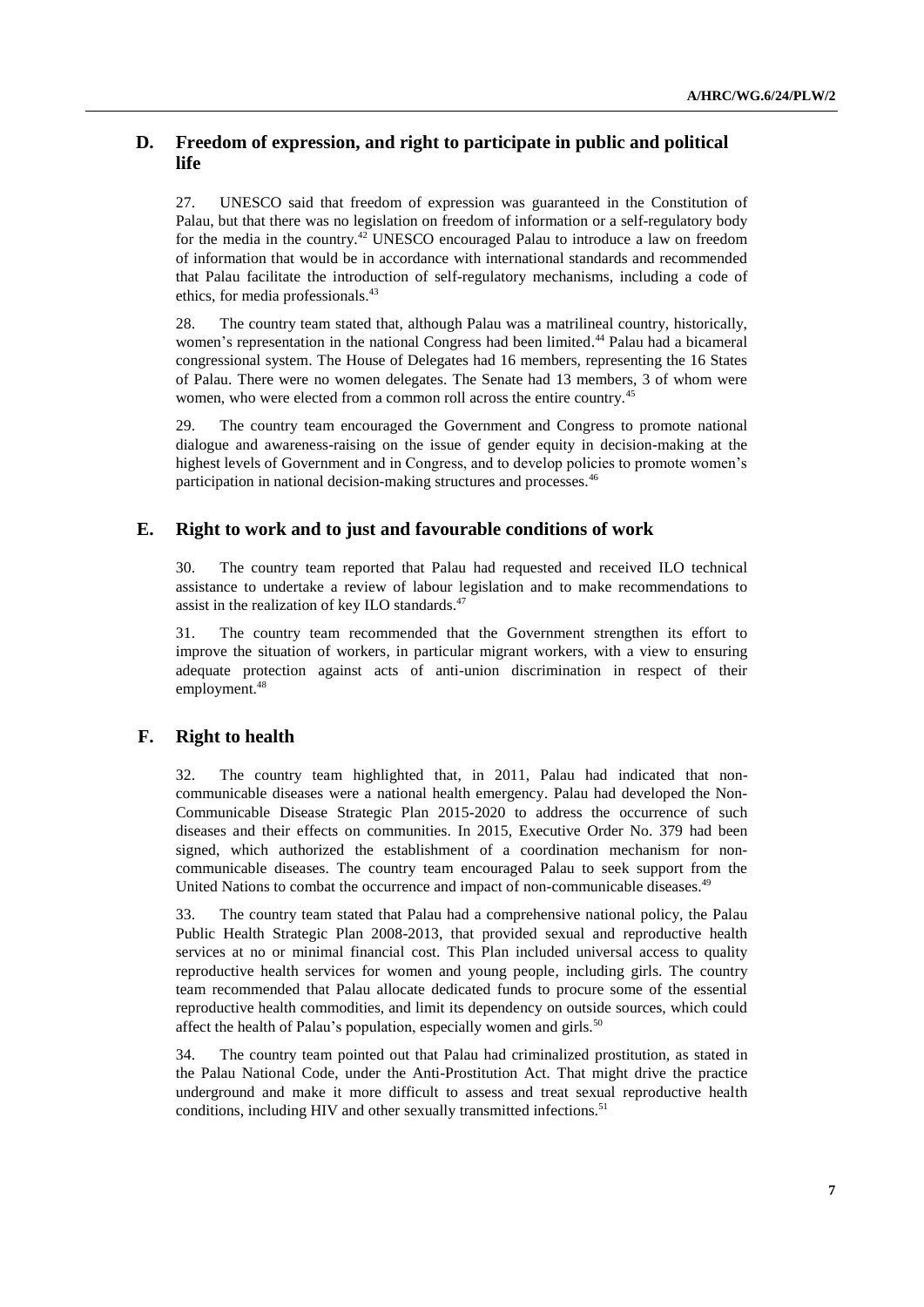35. The country team said that Palau had a high migrant population, made up mainly of young males seeking employment in order to send money back home. The country considered that some work was needed to assess the reproductive health needs of that group and to ensure that their needs were covered by the national health system, taking into account the fact that this could be a risk group for HIV and other sexually transmitted infections.<sup>52</sup>

36. The country team reported that, following the results of the national Family Health and Safety Study, released in 2014, discussions were under way on how to ensure that the health system was more responsive to gender-based violence, which would include more relevant and sensitive data collection and patient information system, the development of service guidelines and protocols, the allocation and development of dedicated health staff and enhanced advocacy and awareness at the community level.<sup>53</sup>

#### **G. Right to education**

37. UNESCO underscored that a number of recommendations regarding education and the protection of family, children, and persons with disabilities made during the first cycle of universal periodic review had enjoyed the support of Palau, which considered that they were already implemented or in the process of implementation.<sup>54</sup> UNESCO stated that Palau had continued its efforts for implementing the right to education, and that it had adopted the new Palau Education Master Plan 2006-2016.<sup>55</sup> UNESCO recommended that Palau be encouraged to further promote education for all, especially the education of persons with special needs.<sup>56</sup>

38. UNESCO recommended that Palau be encouraged to further promote human rights education and training, especially on the rights of women, children and persons with special needs, including for the police forces and law enforcement staff.<sup>57</sup>

39. UNESCO encouraged Palau to report to it on any legislative or other steps undertaken with the aim of implementing the Recommendation on the Status of Scientific Researchers adopted by UNESCO in 1974.<sup>58</sup>

#### **H. Persons with disabilities**

40. The country team stated that the Government of Palau had developed the National Disability Inclusive Policy 2015-2020, which was awaiting endorsement. The country team encouraged the Government to endorse and implement the policy in accordance with international standards on the rights of persons with disabilities.

41 UNESCO stated that no specific additional measures had been taken to promote inclusive education for persons with disabilities. 60

#### **I. Migrants, refugees and asylum seekers**

42. UNHCR reported that Palau had hosted a small number of refugees and asylum seekers, despite not being a party to the 1951 Convention and, in that regard, it acknowledged the hospitality that had been, and was being extended, by the Government of Palau.<sup>61</sup> However, in 2014, a very small number of asylum seekers, who had arrived in Palau and sought international protection, had not been formally authorized to remain for the duration of the time that it would have taken for UNHCR to assess their claims for protection. That was despite UNHCR requesting the Government to authorize the asylum seekers to remain in the country.<sup>62</sup> The asylum seekers had been not expelled, but had left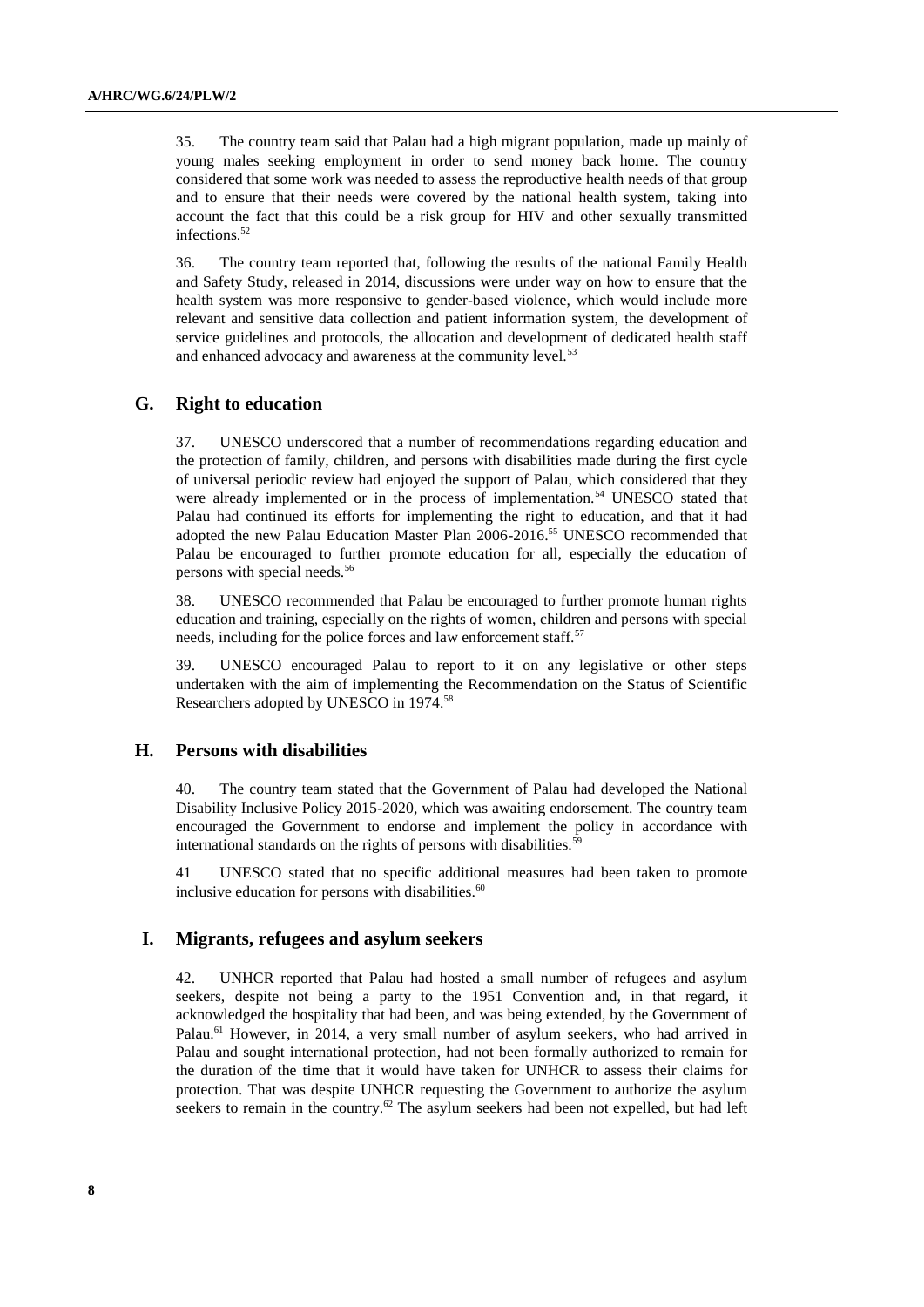Palau following counselling by UNHCR and consideration of their options, including return to countries of first asylum.<sup>63</sup>

43. UNHCR considered that accession to relevant international instruments and the establishment of a national legal framework on refugee protection would provide a clearer basis for the Government of Palau to provide refugees with international protection, and would establish a mechanism to enable appropriate engagement of relevant international organizations, including UNHCR. It pointed out that accession to international instruments would also allow Palau to implement the recommendations it had received during the first cycle of universal periodic review, such as the ones to accede to the 1951 Convention.<sup>64</sup> UNHCR recommended that Palau accede to the 1951 Convention relating to the Status of Refugees and its 1967 Protocol.<sup>65</sup>

44. UNHCR stated that Palau had accepted a recommendation to establish a more formal system to provide protection for refugees and asylum seekers.<sup>66</sup> Palau had stated it would take appropriate measures to enact appropriate legislation in line with international standards.<sup>67</sup> UNHCR noted, however, that Palau had no national asylum legislation.<sup>68</sup>

45. UNHCR considered that Palau's increased involvement at the regional and international levels would contribute to incorporating and harmonizing regional efforts to safeguard national and border security, manage migration and ensure international standards of refugee protection.<sup>69</sup>

46. Regarding internal displacement, UNHCR acknowledged the Government of Palau's interest in training and capacity-building related to issues of forced displacement, involving different governmental and intergovernmental actors. UNHCR recommended that the Government of Palau liaise with UNHCR to develop a programme of awareness-raising to help government officials identify persons with international protection concerns and to provide appropriate reception conditions for such individuals.<sup>70</sup>

#### **J. Right to development, and environmental issues**

47. The country team indicated that, in December 2012 and November 2013, supertyphoons Bopha and Haiyan had devastated communities throughout Palau and, in both instances, a state of emergency had been declared. Those natural disasters had displaced hundreds of people, damaged homes and public infrastructure and destroyed livelihoods, although there had been no reports of fatalities. The Government had undertaken recovery efforts directly, and international assistance had been provided.<sup>71</sup>

48. The country team reported that, in 2009, the Government, in partnership with the United Nations Development Programme, had worked to reduce the growth rate of greenhouse gas emissions from diesel-based power generation in Palau. The joint project "Sustainable Economic Development through Renewable Energy Applications" had aimed to reduce consumption of imported fossil fuel through the widespread application of renewable energy technologies. The project had ended in 2013 and its main outcome had been the effective utilization and realization of benefits from the use of the country's feasible renewable energy resources.<sup>72</sup>

49. The country team reported that, in 2014, the Government had commenced work on the Energy Bill for Palau and that the National Energy Policy had been in place since 2010. The country team encouraged the Congress to consider, and conduct robust discussions on, the Palau Energy Bill, which had been submitted to Congress following broad public consultations facilitated by the Palau Energy Office.<sup>73</sup>

50. The country team stated that Palau was heavily dependent on imported petroleum products. The Government of Palau had long recognized the need for energy conservation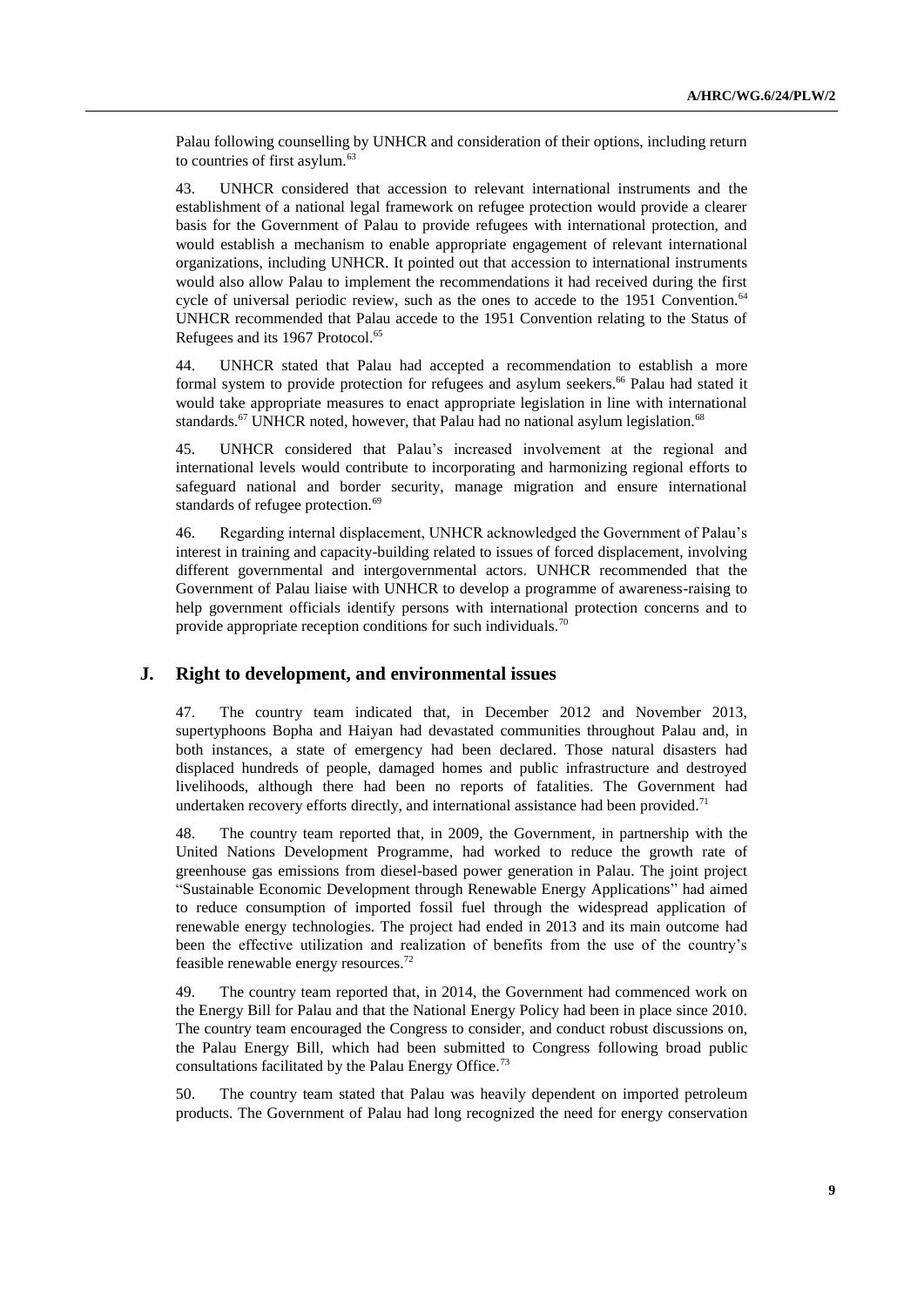and other measures, as exemplified by the Presidential Executive Orders Nos. 132, 234 and 350, to ensure reduction in the cost of energy, given its heavy reliance on imported fossil fuel for energy production.<sup>74</sup>

*Notes*

 $1$  Unless indicated otherwise, the status of ratification of instruments listed in the table may be found on the official website of the United Nations Treaty Collection database, Office of Legal Affairs of the United Nations Secretariat, [http://treaties.un.org/.](http://treaties.un.org/) Please also refer to the United Nations compilation on Palau from the previous cycle (A/HRC/WG.6/11/PLW/2).

| <b>ICERD</b>     | International Convention on the Elimination of All Forms of Racial                            |
|------------------|-----------------------------------------------------------------------------------------------|
|                  | Discrimination                                                                                |
| <b>ICESCR</b>    | International Covenant on Economic, Social and Cultural Rights                                |
| <b>OP-ICESCR</b> | Optional Protocol to ICESCR                                                                   |
| <b>ICCPR</b>     | International Covenant on Civil and Political Rights                                          |
| <b>ICCPR-OP1</b> | Optional Protocol to ICCPR                                                                    |
| <b>ICCPR-OP2</b> | Second Optional Protocol to ICCPR, aiming at the abolition of the death<br>penalty            |
| <b>CEDAW</b>     | Convention on the Elimination of All Forms of Discrimination against<br>Women                 |
| <b>OP-CEDAW</b>  | <b>Optional Protocol to CEDAW</b>                                                             |
| <b>CAT</b>       | Convention against Torture and Other Cruel, Inhuman or Degrading                              |
|                  | <b>Treatment or Punishment</b>                                                                |
| OP-CAT           | Optional Protocol to CAT                                                                      |
| <b>CRC</b>       | Convention on the Rights of the Child                                                         |
| OP-CRC-AC        | Optional Protocol to CRC on the involvement of children in armed<br>conflict                  |
| OP-CRC-SC        | Optional Protocol to CRC on the sale of children, child prostitution and<br>child pornography |
| OP-CRC-IC        | Optional Protocol to CRC on a communications procedure                                        |
| <b>ICRMW</b>     | International Convention on the Protection of the Rights of All Migrant                       |
|                  | Workers and Members of Their Families                                                         |
| <b>CRPD</b>      | Convention on the Rights of Persons with Disabilities                                         |
| <b>OP-CRPD</b>   | <b>Optional Protocol to CRPD</b>                                                              |
| <b>ICPPED</b>    | International Convention for the Protection of All Persons from Enforced                      |
|                  | Disannearance                                                                                 |

- Disappearance 3 Individual complaints: ICCPR-OP 1, art. 1; OP-CEDAW, art. 1; OP-CRPD, art. 1; OP-ICESCR, art. 1; OP-CRC-IC, art. 5; ICERD, art. 14; CAT, art. 22; ICRMW, art. 77; and ICPPED, art. 31. Inquiry procedure: OP-CEDAW, art. 8; CAT, art. 20; ICPPED, art. 33; OP-CRPD, art. 6; OP-ICESCR, art. 11; and OP-CRC-IC, art. 13. Inter-State complaints: ICCPR, art. 41; ICRMW, art. 76; ICPPED, art. 32; CAT, art. 21; OP-ICESCR, art. 10; and OP-CRC-IC, art. 12. Urgent action: ICPPED, art. 30.
- <sup>4</sup> Geneva Convention for the Amelioration of the Condition of the Wounded and Sick in Armed Forces in the Field (First Convention); Geneva Convention for the Amelioration of the Condition of Wounded, Sick and Shipwrecked Members of Armed Forces at Sea (Second Convention); Geneva Convention relative to the Treatment of Prisoners of War (Third Convention); Geneva Convention relative to the Protection of Civilian Persons in Time of War (Fourth Convention); Protocol Additional to the Geneva Conventions of 12 August 1949, and relating to the Protection of Victims of International Armed Conflicts (Protocol I); Protocol Additional to the Geneva Conventions of 12 August 1949, and relating to the Protection of Victims of Non-International Armed Conflicts (Protocol II); For the official status of ratifications, see International Committee of the Red Cross, www.icrc.org/IHL.
- <sup>5</sup> Protocol to Prevent, Suppress and Punish Trafficking in Persons, Especially Women and Children, supplementing the United Nations Convention against Transnational Organized Crime.

<sup>6</sup> 1951 Convention relating to the Status of Refugees and its 1967 Protocol, 1954 Convention relating to the Status of Stateless Persons, and 1961 Convention on the Reduction of Statelessness.

<sup>&</sup>lt;sup>2</sup> The following abbreviations have been used in the present document: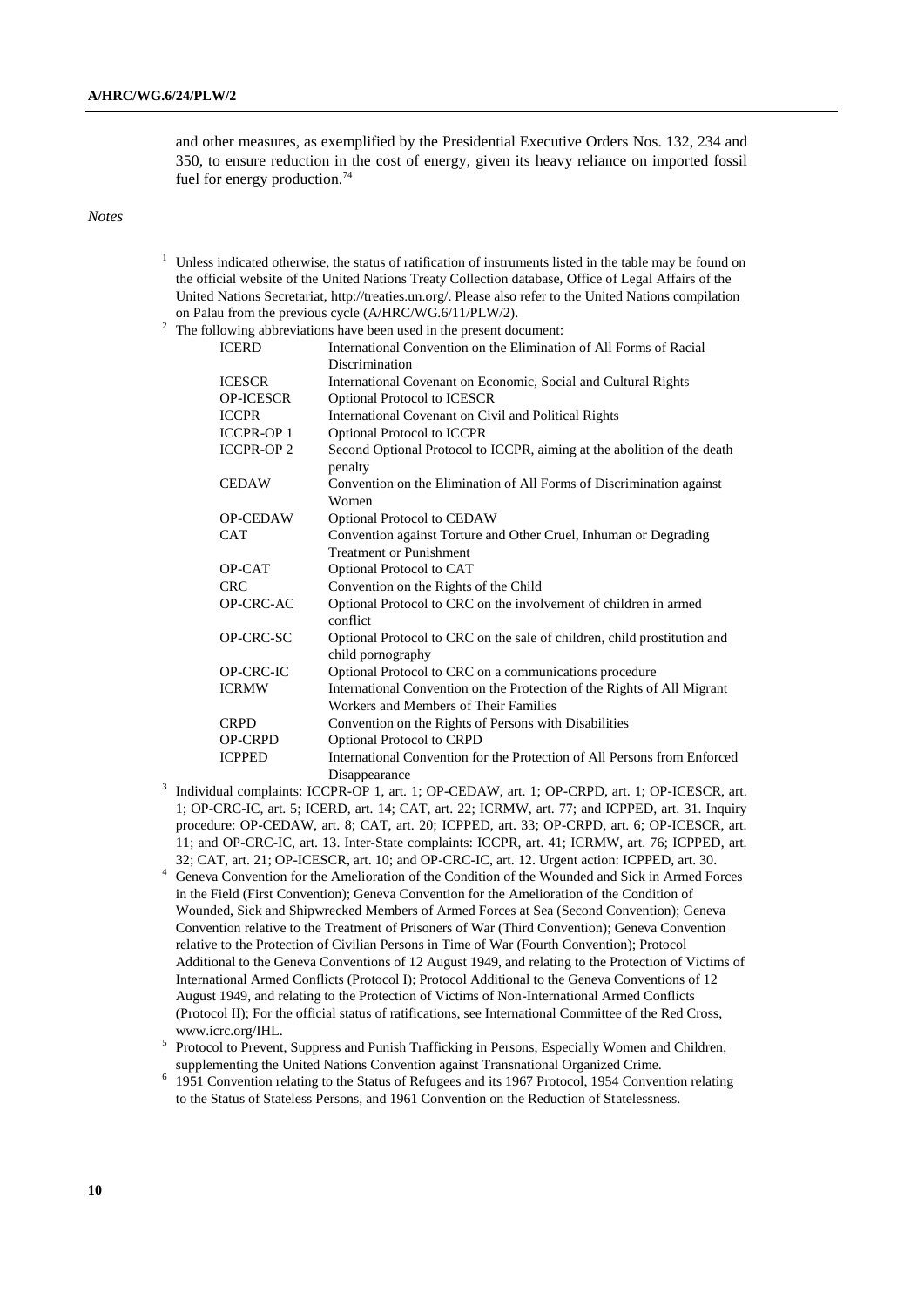- <sup>7</sup> Protocol Additional to the Geneva Conventions of 12 August 1949, and relating to the Adoption of an Additional Distinctive Emblem (Protocol III). For the official status of ratifications, see International Committee of the Red Cross, www.icrc.org/IHL.
- 8 International Labour Organization (ILO) Forced Labour Convention, 1930 (No. 29); Abolition of Forced Labour Convention, 1957 (No. 105); Freedom of Association and Protection of the Right to Organise Convention, 1948 (No. 87); Right to Organise and Collective Bargaining Convention, 1949 (No. 98); Equal Remuneration Convention, 1951 (No. 100); Discrimination (Employment and Occupation Convention, 1958 (No. 111); Minimum Age Convention, 1973 (No. 138); Worst Forms of Child Labour Convention, 1999 (No. 182).
- <sup>9</sup> International Labour Organization, Indigenous and Tribal Peoples Convention, 1989 (No. 169); and Domestic Workers Convention, 2011 (No. 189).
- <sup>10</sup> United Nations country team submission for the universal periodic review of Palau, p. 2.
- <sup>11</sup> Ibid., p. 3.
- <sup>12</sup> Ibid., p. 2.
- <sup>13</sup> Office of the United Nations High Commissioner for Refugees (UNHCR) submission for the universal periodic review of Palau, p. 1.
- <sup>14</sup> Ibid., p. 2. For the full text of the recommendations, see A/HRC/18/5, para. 62.25 (Republic of Moldova) and para. 62.27 (Slovakia).
- <sup>15</sup> UNHCR submission for the universal periodic review of Palau, pp. 3-4.
- <sup>16</sup> See United Nations Educational, Scientific and Cultural Organization (UNESCO) submission for the universal periodic review of Palau, paras. 14 and 18.
- <sup>17</sup> Ibid., para. 27.
- <sup>18</sup> Ibid., para. 28.
- $\frac{19}{20}$  Ibid., para. 29.
- Country team submission for the universal periodic review of Palau, p. 2.
- <sup>21</sup> Ibid., p. 3.
- <sup>22</sup> Ibid., p. 2. For the full text of the recommendations, see A/HRC/18/5, para. 61.5 (Canada); para. 61.6 (Republic of Moldova); para. 61.7 (France); para. 61.8 (Poland); para. 61.9 (Argentina); para. 61.10 (Morocco), para. 61.11 (Chile); para. 61.12 (Maldives); para. 61.13 (South Africa).
- $23$  Country team submission for the universal periodic review of Palau, p. 2.
- <sup>24</sup> Ibid., p. 3.
- $25$  Ibid., p. 2.
- <sup>26</sup> Ibid., p. 3.
- <sup>27</sup> Ibid., p. 4.
- <sup>28</sup> For the full text of the recommendations, see A/HRC/18/5, para. 62.38 (France); para. 62.39 (Norway); and para. 62.40 (Spain).
- $29$  Country team submission for the universal periodic review of Palau, p. 4.
- <sup>30</sup> Ibid., p. 3.
- <sup>31</sup> Ibid., p. 3.
- <sup>32</sup> Ibid., p. 3.
- $\frac{33}{34}$  Ibid., p. 4.
- Ibid., p. 4.
- <sup>35</sup> Ibid., p. 4.
- $\frac{36}{37}$  Ibid., p. 4.
- See UNESCO submission for the universal periodic review of Palau, paras. 26-27.
- $\frac{38}{39}$  Ibid., para. 26.
- <sup>39</sup> Country team submission for the universal periodic review of Palau, p. 4.<br><sup>40</sup> See CAC/COSP/IPG/J/4/1/Add 6
- See CAC/COSP/IRG/I/4/1/Add.6.
- <sup>41</sup> Country team submission for the universal periodic review of Palau, p. 5.
- <sup>42</sup> See UNESCO submission for the universal periodic review of Palau, paras. 19-21.
- $^{43}$  Ibid., paras. 30-31.
- Country team submission for the universal periodic review of Palau, p. 5.
- $^{45}$  Ibid., p. 5.<br> $^{46}$  Ibid. p. 5.
- $^{46}$  Ibid., p. 5.
- Ibid., p. 5.
- <sup>48</sup> Ibid., p. 5.